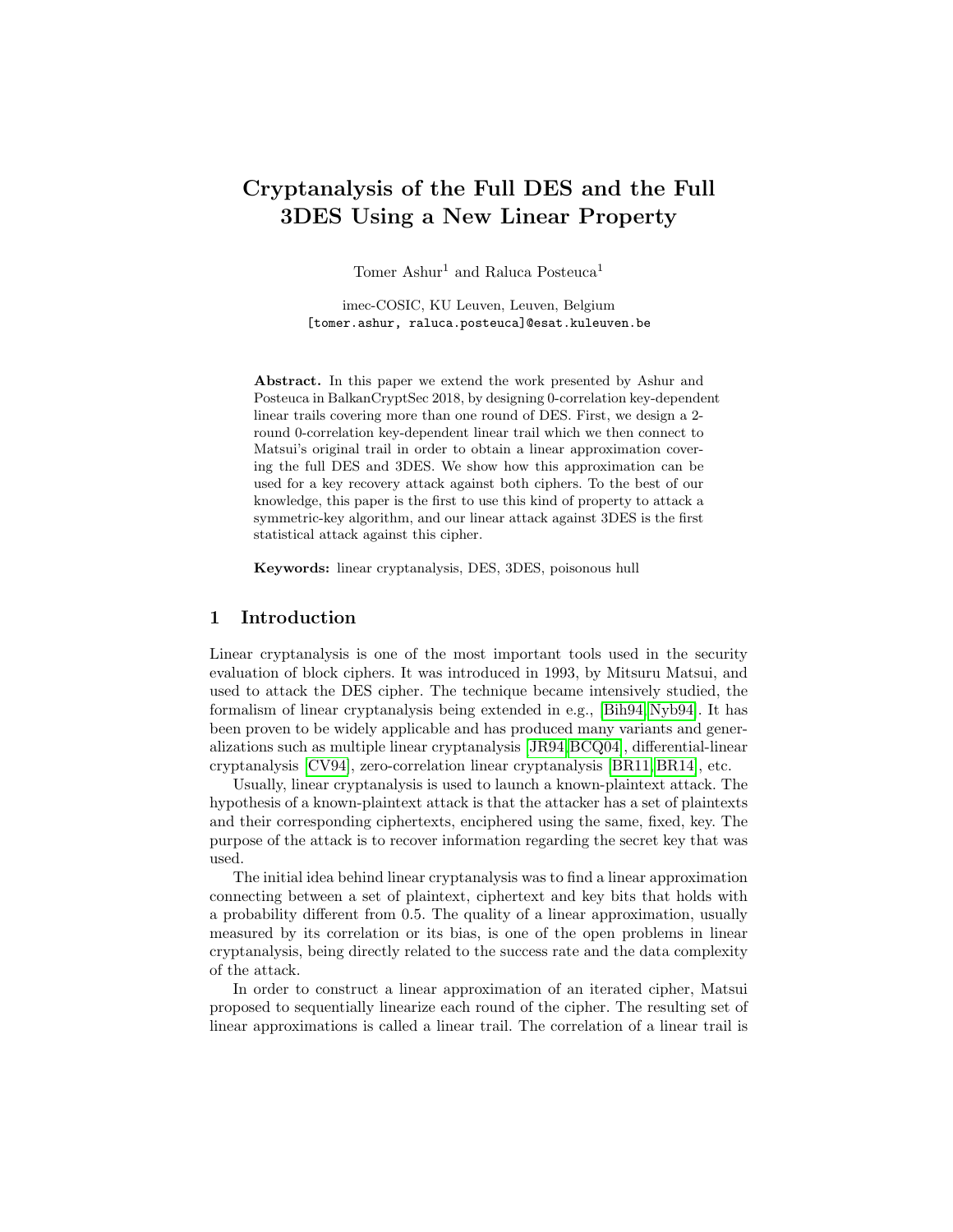computed by using the Pilling-Up Lemma, more precisely, by multiplying the correlations of each 1-round linear approximation.

# 1.1 Related Work

In [\[Nyb94\]](#page-15-0) it was first observed that in some cases, there is more than a single linear trail involving the same plaintext and ciphertext bits. The set of all such linear trails, with a fixed set of input and output bits, is called a linear hull. The correlation of a linear hull is computed by summing up all underlying linear trails' correlations. Thus, the correlation of the linear hull may be significantly different from that of any of the underlying trails. When a linear attack is used, both the success rate and the data complexity of the attack are closely related to the hull's correlation and not to that of the trail.

In [\[AR16\]](#page-14-6), Ashur and Rijmen proved that the linear hull effect can sometimes appear already within a single round of a cipher. All their experiments and keyrecovery attacks were applied to the lightweight block cipher SIMON. Following up on this work, Ashur and Posteuca analyzed in [\[AP18\]](#page-14-7) this phenomenon for the Data Encryption Standard (DES). They showed that under certain constraints, the f-function of DES exhibits 0-correlation key-dependent one-round linear hulls.

## 1.2 Our Contribution

In this paper we present a new type of linear attack against the full DES and 3DES. The attack uses a 1-round 0-correlation linear hull and embeds it into Matui's 8-round linear trail. This results in a 16-round 0-correlation linear trail for DES and a 48-round linear trail for 3DES, both with correlation zero under certain conditions for particular key bits. We then show how these linear trails can be used for key recovery by exploiting the key-dependent behavior of the correlation.

The contribution of the paper is therefore twofold:

- 1. We present a new linear trail covering the full DES and 3DES;
- 2. We show how the key-dependent behavior of a linear trail can be used for key recovery.

To the best of our knowledge, our attack against the full 3DES is the first statistical attack against this cipher, and this paper is the first to ever use a 1-round 0-correlation linear approximation for an attack.

### 1.3 Structure of this Paper

In [section 2,](#page-2-0) we introduce our notation, revisit some terminology regarding linear cryptanalysis and briefly describe the block ciphers DES and 3DES. In [section 3](#page-7-0) we introduce 0-correlation linear approximations covering the full DES and 3DES and show how these can be used for key recovery. [section 4](#page-13-0) concludes the paper and offers future research directions.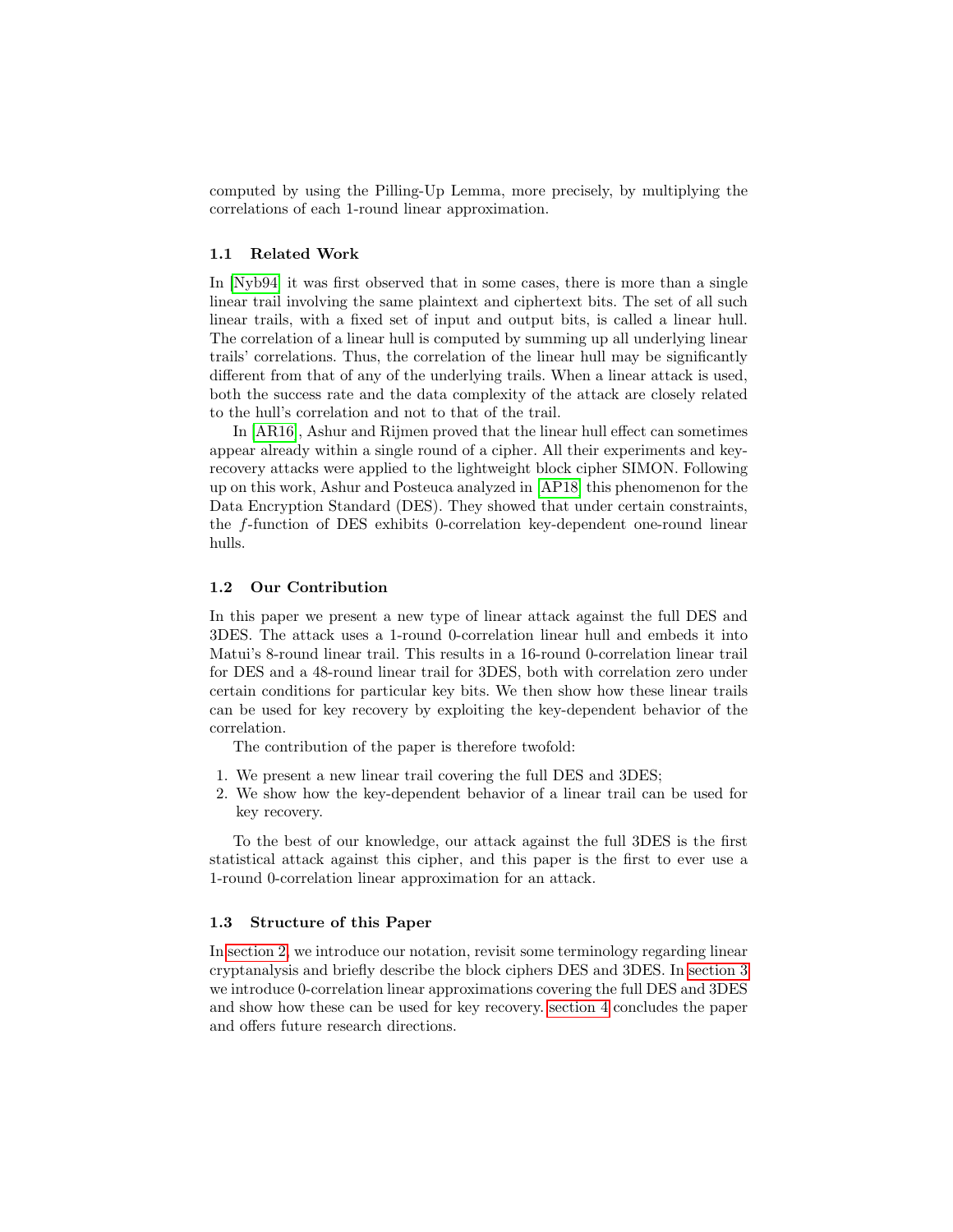# <span id="page-2-0"></span>2 Notation and Terminology

In this section we introduce the notation used throughout this paper and recall some terminology regarding linear cryptanalysis. We also present the DES and the 3DES ciphers.

### 2.1 Masks and Approximations

Let a be a binary value of length n and let  $a^t x = \bigoplus_{i=0}^{n-1} a_i x_i$ , where  $a_i$  and  $x_i$ are the  $i^{th}$  bit of a and x, respectively. We then say that a is the mask of x. Given that applying a mask to a number represents, in essence, a selection of bits of  $x$ , we will also use the description of a mask as a set of positions:

$$
\bar{x} = \{i_1, i_2, ..., i_v\} \Leftrightarrow \begin{cases} x_j = 1, \forall j \in \{i_1, i_2, ..., i_u\} \\ x_j = 0, \forall j \notin \{i_1, i_2, ..., i_u\} \end{cases}
$$

The bits in the positions  $\{i_1, i_2, ..., i_v\}$  are called *active bits*, while the remaining bits of  $x$  are called non-active bits.

Let  $R_k(x) = y$  denote the round function of a block cipher, where x, y and k are the plaintext, the ciphertext and the key, respectively. A linear approximation for  $R_k$  is a tuple  $(\alpha, \beta, \kappa)$ , where  $\alpha$ ,  $\beta$  and  $\kappa$  are the input mask, the output mask and the key mask, respectively. Let  $p$  be the probability that the equation  $\alpha^t x \oplus \beta^t y \oplus \kappa^t k = 0$  holds, then the correlation of the linear approximation  $(\alpha, \beta, \kappa)$  is defined as  $corr(\alpha, \beta, \kappa) = 2p - 1$ . In general, both p and  $corr(\alpha, \beta, \kappa)$ are key-dependent (see, e.g., [AÅBL12])

A pair of masks  $(\alpha, \beta)$  is called connectable if and only if  $\beta$  can be obtained from  $\alpha$  using the rules of propagation of linear trails introduced in [\[Bih94,](#page-14-0) [CV94\]](#page-14-3). Otherwise, the pair  $(\alpha, \beta)$  is called non-connectable.

### 2.2 Linear Hulls and Trails

An iterated block cipher with r rounds is described as  $r - 1$  compositions of the round function with itself,  $Enc_k = R_{k_{r-i}} \circ ... \circ R_{k_0}$ , where  $k_i$  denotes the round key. A linear trail covering  $r$  rounds of a block cipher is a sequence of linear approximations such that the output mask of round  $i$  is the same as the input mask of round  $i+1$ . Hence, a linear trail can be represented as an  $(r+1)$ -length vector  $(m_1, m_2, ... m_{r+1})$ , where  $(m_i, m_{i+1})$  represents the input and output masks at round *i*, respectively. The correlation of the linear trail is computed by multiplying the correlation of all single-round linear approximations:

$$
corr(m_1, ... m_{r+1}) = \prod_{i=1}^{r} corr(m_i, m_{i+1})
$$

A linear hull covering r rounds is a pair  $(\alpha, \beta)$  and represents the set of all linear trails such as  $m_1 = \alpha$  and  $m_{r+1} = \beta$  (i.e., the input and output masks are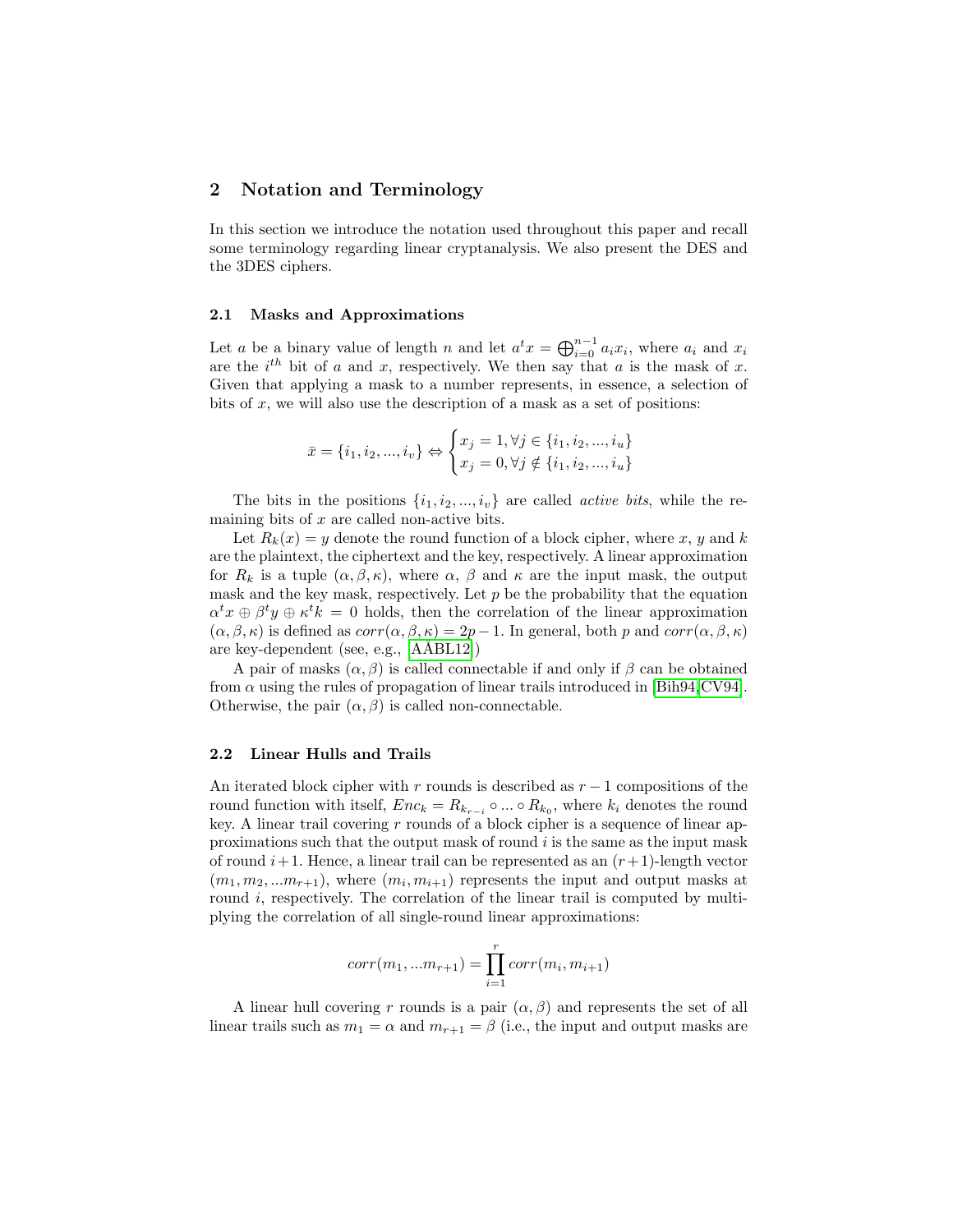fixed, but intermediate round masks may vary). The correlation of a linear hull is computed by adding the correlations of all linear trails contained by it:

$$
corr(\alpha, \beta) = \sum_{m_1 = \alpha, m_{r+1} = \beta} corr(m_1, ... m_{r+1})
$$

Following [\[DGV94\]](#page-14-9), the round function of a block cipher can also be viewed as a composition of its atomic operations. Thus, the methods described above for computing the correlation of a linear trail can also be applied on a smaller scale to these atomic operations. In [\[AR16\]](#page-14-6), the authors observed that, in some cases, it is possible to construct more than a single linear trail inside the round function by applying the method presented above. Likewise, in [\[AP18\]](#page-14-7), the authors showed that this is also true for DES' f-function, and hence that the linear hull effect may appear already inside one round of DES. This paper uses the latter observation to attack the cipher.

### 2.3 The DES Cipher

The Data Encryption Standard (DES) [\[DES\]](#page-14-10) is a block cipher developed by IBM during the early 1970s and was published as an NBS (now NIST) standard in 1977.

DES uses a Feistel structure with a round function which employs a nonlinear function f. The overall structure of DES consists of an initial permutation, 16 enciphering rounds and a final permutation. The plaintext and the key are 64-bit each, even though only 56 out of 64 key-bits are actually used by the algorithm.

The input to the round function is a 48-bit round key (denoted by  $k$ ) and two 32-bit intermediate cipherwords (denoted by x and y).

The round function of DES is given by:

$$
R_k(x, y) = (y \oplus f(x, k), x).
$$

The f-function consists of four layers:

- 1. The expansion layer: the 32-bit input x is expanded into a 48-bit output using the expansion function described in [Table 1.](#page-4-0) One may notice that after applying the expansion function, 16 out of 32 input bits are used twice. We will use this property in our analysis. In the sequel, we denote the expansion function by  $E$ .
- 2. Key addition: the output of the expansion function is XORed with the 48-bit round key;
- 3. The substitution layer: the output of the key addition is divided into eight 6-bit chunks. Each of these blocks is given as an input to a different 6-to-4 S-box, resulting in eight 4-bit outputs. In [Table 2](#page-4-1) we describe the first two S-boxes used in DES; the remaining six S-boxes can be found in [\[DES\]](#page-14-10).

The S-boxes of DES are applied as follows: for input  $x_0x_1x_2x_3x_4x_5$ , the output after applying the  $i^{th}$  S-box is the value found at the intersection of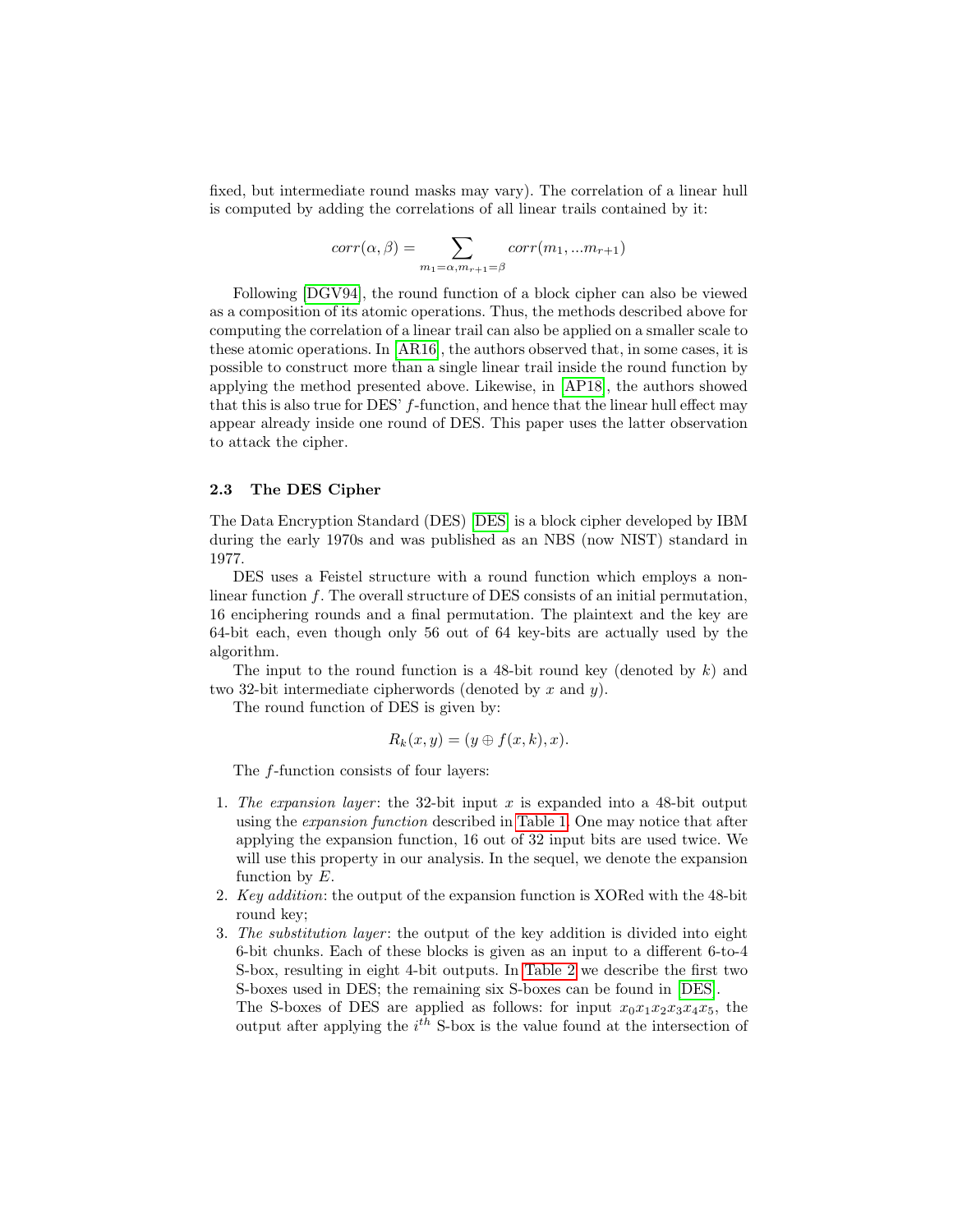<span id="page-4-0"></span>Table 1: The expansion function  $E$  of DES. We see that 16 out of the 32 input bits appear twice.

|  | 32 1 2 3 4 5      |  |  |
|--|-------------------|--|--|
|  | 4 5 6 7 8 9       |  |  |
|  | 8 9 10 11 12 13   |  |  |
|  | 12 13 14 15 16 17 |  |  |
|  | 16 17 18 19 20 21 |  |  |
|  | 20 21 22 23 24 25 |  |  |
|  | 24 25 26 27 28 29 |  |  |
|  | 28 29 30 31 32 1  |  |  |
|  |                   |  |  |

Table 2: DES' first two S-boxes

<span id="page-4-1"></span>

|   | $S_1$ |    |    |                |    |    |                |                |    |    |    |    |    |    |    |    |
|---|-------|----|----|----------------|----|----|----------------|----------------|----|----|----|----|----|----|----|----|
|   |       | 4  |    |                | 2  | 15 | $\mathbf{1}$ . | 8              | 3  | 10 | 6  | 12 | 5  | 9  | U  | 7  |
| 1 | 0     | 15 | 7  | 4              | 14 | 2  | 13             | 1              | 10 | 6  | 12 | 11 | 9  | 5  | 3  | 8  |
| 2 | 4     | 1  | 4  | 8              | 13 | 6  | $\overline{2}$ | 11             | 15 | 12 | 9  | 7  | 3  | 10 | 5  | 0  |
| 3 | 15    | 12 | 8  | $\overline{2}$ | 4  | 9  | 1              |                | 5  | 11 | 3  | 14 | 10 | 0  | 6  | 13 |
|   | $S_2$ |    |    |                |    |    |                |                |    |    |    |    |    |    |    |    |
|   | 15    |    | 8  | 14             | 6  | 11 | 3              | 4              | 9  |    | 2  | 13 | 12 | 0  | 5  | 10 |
| 1 | 3     | 13 | 4  | 7              | 15 | 2  | 8              | 14             | 12 | 0  | 1  | 10 | 6  | 9  | 11 | 5  |
| 2 | 0     | 14 |    | $\mathbf{1}$   | 10 | 4  | 13             | 1              | 5  | 8  | 12 | 6  | 9  | 3  | 2  | 15 |
| 3 | 13    | 8  | 10 |                | 3  | 15 | 4              | $\overline{2}$ | 1  | 6  | 7  | 12 | 0  | 5  | 14 | 9  |

row  $x_0x_5$  and column  $x_1x_2x_3x_4$  of the table  $S_i$ . We denote the substitution layer by S.

We note that due to the expansion function a single active input bit may influence two consecutive S-boxes. In this paper, we consider the first and the last S-boxes as consecutive ones (i.e., we view the property of being consecutive as circular).

4. The permutation layer of DES: a fixed 32-bit to 32-bit permutation is applied to the output of the substitution layer. This permutation, denoted by P, is described in [Table 3.](#page-5-0)

The key schedule The key schedule of DES is a linear function where the round keys are basically obtained by selecting 48 out of the 56 bits of the master key. For the key schedule we refer the interested reader to [\[DES\]](#page-14-10).

Decryption Since DES has a Feistel structure, the decryption function,  $DES^{-1}$ , uses the same structure as the encryption, but with the keys used in reverse order.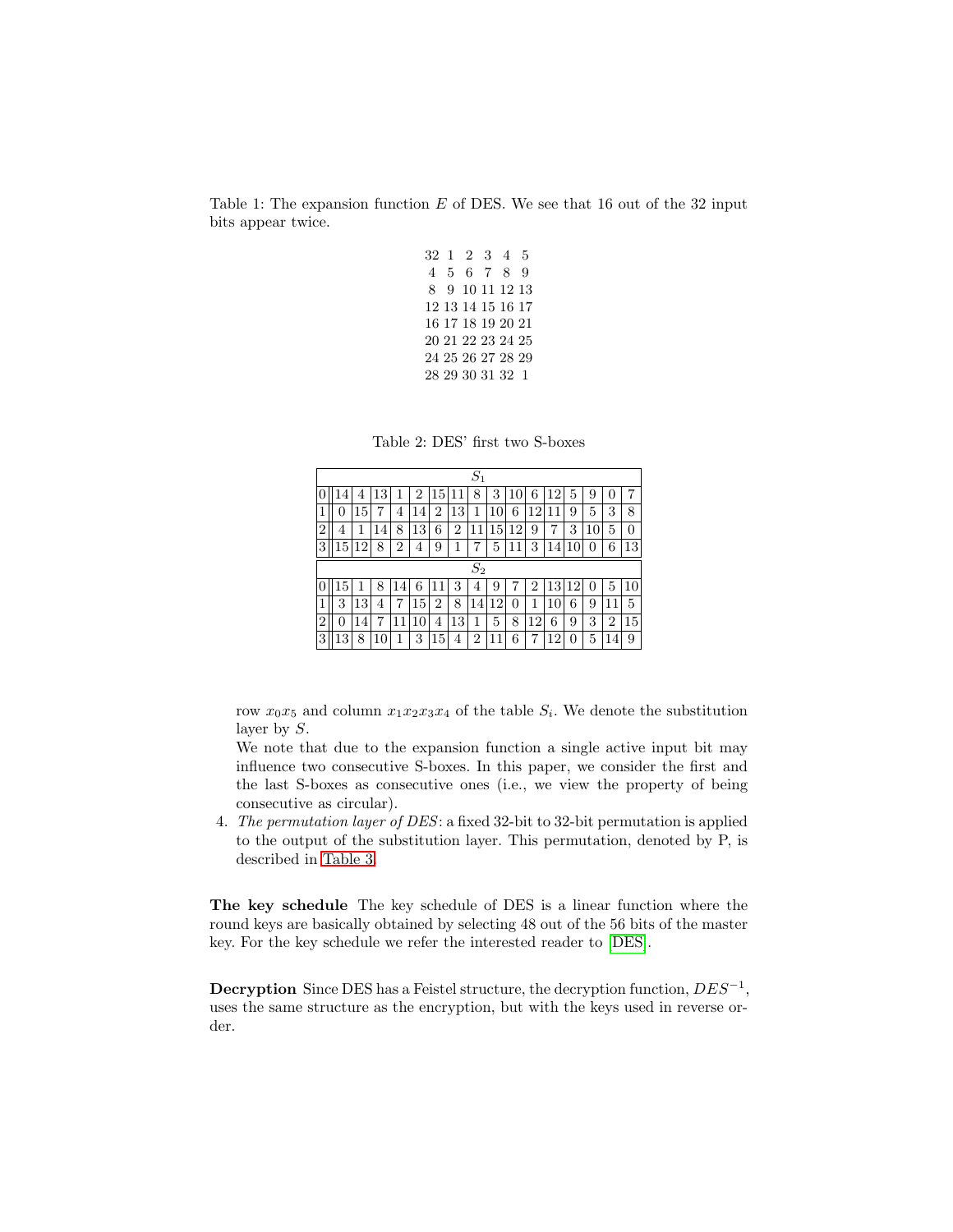<span id="page-5-0"></span>Table 3: The Permutation Layer of DES

|  | 16 7 20 21  |  |
|--|-------------|--|
|  | 29 12 28 17 |  |
|  | 1 15 23 26  |  |
|  | 5 18 31 10  |  |
|  | 2 8 24 14   |  |
|  | 32 27 3 9   |  |
|  | 19 13 30 6  |  |
|  | 22 11 4 25  |  |

# 2.4 The 3DES Cipher

Due to an increase in computation power over the years, a 56-bit key is deemed two short for modern applications. The block cipher 3DES represents a simple solution to increase the key size while avoiding the need to design a completely new block cipher. 3DES performs three iterations of DES, using different and independent keys, more precisely:

$$
3DES=DES_{K_1}\circ DES^{-1}_{K_2}\circ DES_{K_3}
$$

where  $K_1, K_2$  and  $K_3$  denote the master keys of each application of DES.

### 2.5 One-Round Key-Dependent Linear Hulls in DES

Following  $[AP18]$  a linear trail on the f-function of DES is described by a tuple  $(\alpha, \beta, \kappa, \tau, \lambda, \gamma)$ , where  $\alpha, \beta, \kappa$  are the input mask, the output mask and the key mask, respectively. The remaining components of the tuple represent the intermediate masks of the trail:  $\tau$  is the output mask of the expansion layer,  $\lambda$ and  $\gamma$  are the input and the output mask of the substitution layer, respectively.

Given the manner in which the S-boxes are applied, in order to better describe a linear trail, we consider  $\lambda$  and  $\gamma$  as a concatenation of 8 components of the same size. For example, the input mask  $\lambda = (\lambda_1, ..., \lambda_8)$  is viewed as a concatenation of 6-bit components and the output mask  $\gamma = (\gamma_1, \ldots \gamma_8)$  is viewed as a concatenation of 4-bit components.

[Figure 1](#page-6-0) depicts the propagation of linear masks through the f-function of DES.

The rules of propagation for linear masks (e.g., as described in [\[Mat93,](#page-14-11)[Bih94,](#page-14-0) [AP18\]](#page-14-7)) impose a series of constraints on the masks of a one-round linear trail:

- 1.  $\tau$ ,  $\kappa$  and  $\lambda$  must all be the same;
- 2. each pair  $(\lambda_i, \gamma_i)$  must represent a connectable pair of input-output masks for the  $i^{th}$  S-box, more precisely, the linear approximation table (LAT) of  $S_i$ must contain a non-zero value at the intersection of  $\lambda_i$  and  $\gamma_i$ ;
- 3.  $\beta = P(\gamma)$ .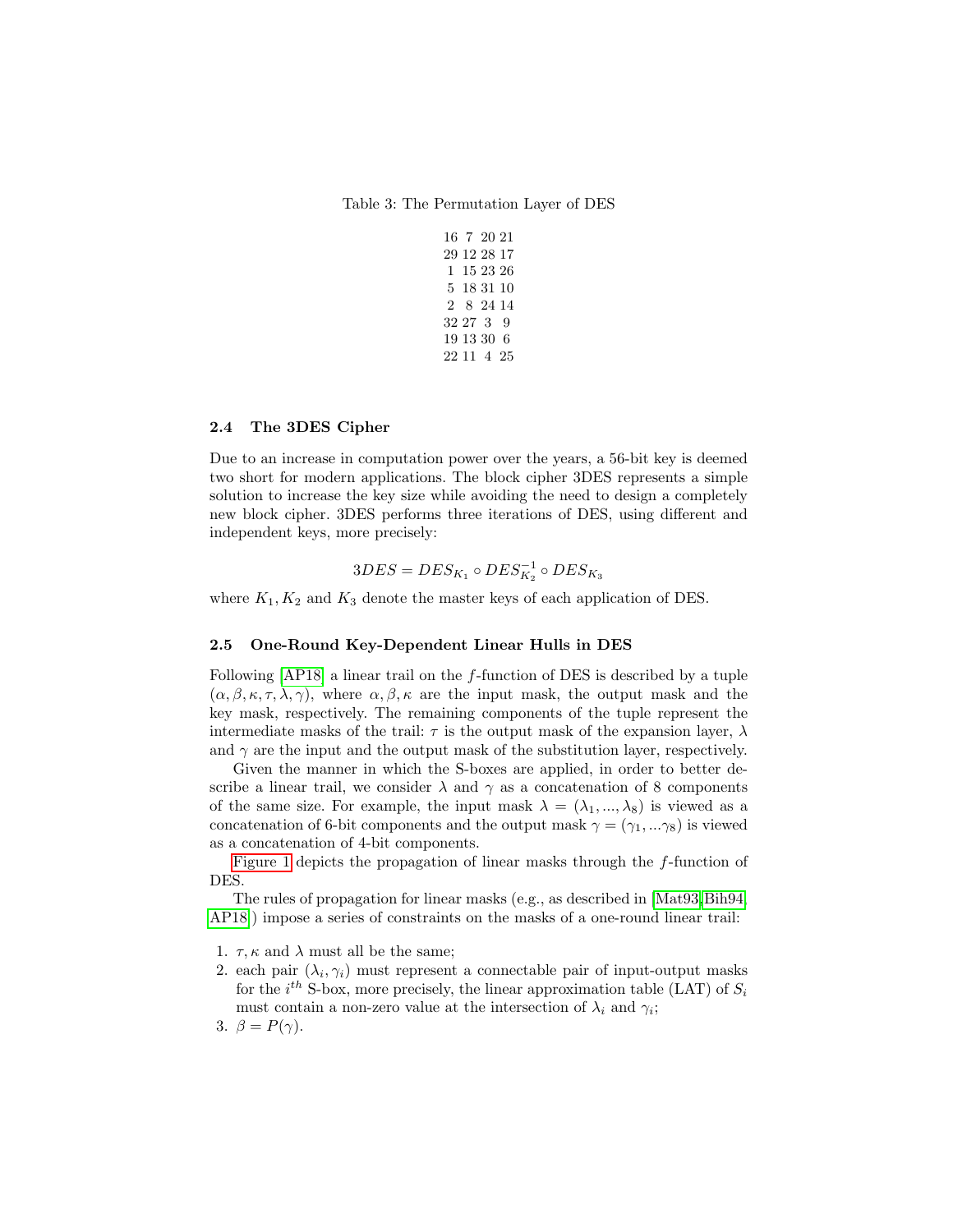<span id="page-6-0"></span>

Fig. 1: A linear trail through the  $f$ -function of DES

**Definition 1.**  $S_i$  is an active S-box if and only if the input and the output masks are nonzero, more precisely  $\lambda_i, \gamma_i \neq 0$ .

Per [\[AP18\]](#page-14-7), in the case of DES the linear hull effect may appear within one round if at least one pair of adjacent S-boxes is active. In this paper, we also consider the pair  $(S_8, S_1)$  as a pair of adjacent S-boxes.

Observation 1. Given the constraints imposed by the rules of propagation for linear masks, two trails that are contained in the same hull  $(\alpha, \beta)$  have the form  $(\alpha, \beta, \tau_i, \tau_i, \tau_i, P^{-1}(\beta))$ , where  $P^{-1}$  represents the inverse of the permutation layer. Thus, the only difference between two trails in the same 1-round linear hull is given by the mask  $\tau$ . Given that each trail has a different mask after applying the expansion layer, the key masks will also be different, leading to the hull's correlation being key-dependent.

## 2.6 Zero-Correlation Linear Approximations

Due to the existence of the linear hull effect, different linear trails may interfere with each other, influencing the correlation of the hull in a constructive or destructive manner or, in some cases, even canceling out each other completely. In the latter case, the correlation of the hull will be strictly zero.

An example of a one-round linear hull containing four linear trails was described in [\[AP18\]](#page-14-7), the correlation of each of these trails having the same absolute value. One can notice that for some particular values of the key, two linear trails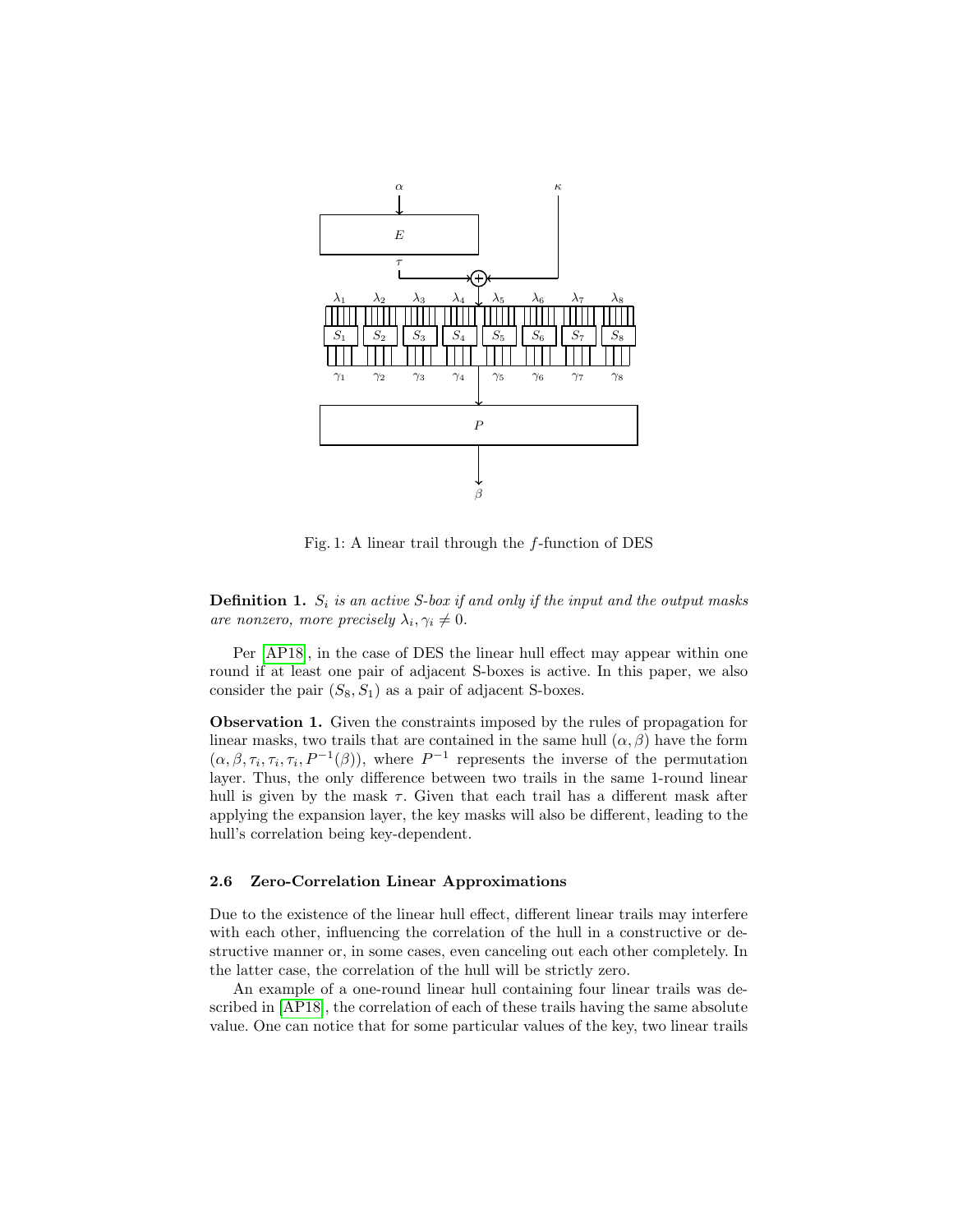can have a positive correlation, while the other two have a negative one. In this case, the value of the hull's correlation will be strictly zero.

In the remaining of this paper we will use the label "poisonous round" for a one-round linear hull that leads, under some particular key values, to a zero correlation. A trail containing at least one "poisonous" round is called a "poisonous trai".

Recall that in order to compute the correlation of a trail, the Piling Up Lemma is used and the individual round correlations are multiplied. The term "poisonous" is used to emphasize that a single "bad" approximation (i.e., a 0 correlation approximation) in a certain round "spoils" this product, resulting in 0-correlation trail.

# <span id="page-7-0"></span>3 Attacking DES and 3DES

In [\[Mat93\]](#page-14-11), Matsui presented a linear approximation of the full DES, obtained by using an 8-round iterative linear trail with correlation  $2^{-12.71}$ . By replacing the linear masks of the first and the last round with locally better ones, a 16-rounds linear approximation with correlation of 2<sup>−</sup>22.<sup>42</sup> is obtained.

In this section we introduce a new linear trail for DES, containing a keydependent poisonous round. This linear trail is obtained by replacing the last two rounds in Matsui's iterative trail, where the last round is the poisonous one. This new linear approximation allows to take advantage of the key constraints that are imposed by the poisonous round, thus leading to a key-recovery attack.

### <span id="page-7-1"></span>3.1 A 2-Round Poisonous Trail for DES

We now introduce a 2-round poisonous trail for DES where the second round of the trail is a poisonous round. Given that the correlation of a linear trail is obtained by multiplying the correlations of each one-round linear approximation, the correlation of the trail described below depends on the correlation of the last round's linear approximation.

To obtain the poisonous round, we used a 1-round linear hull for the ffunction of DES. This hull is defined by the input-output masks pair (0x01CF8000, 0x00011000). This hull contains four linear trails of the form

 $(0x01CF8000, 0x00011000, \tau_i, \tau_i, \tau_i, 0x0044000)$ 

having  $S_3$  and  $S_4$  as adjacent active S-boxes. The value of  $\tau_i$ , the correlation of each of these trails and the key bits involved in the computation of the correlation are described in [Table 4.](#page-8-0) The round key has 48 bits, the most significant bit of the key is denoted by  $k_0$  and the least significant key bit by  $k_{47}$ .

As always, the correlation of a single trail is computed by multiplying the correlations of each atomic operation of the round function. Given that the expansion layer and the permutation are linear functions, the correlation between their inputs and outputs is 1. For the substitution layer, the correlation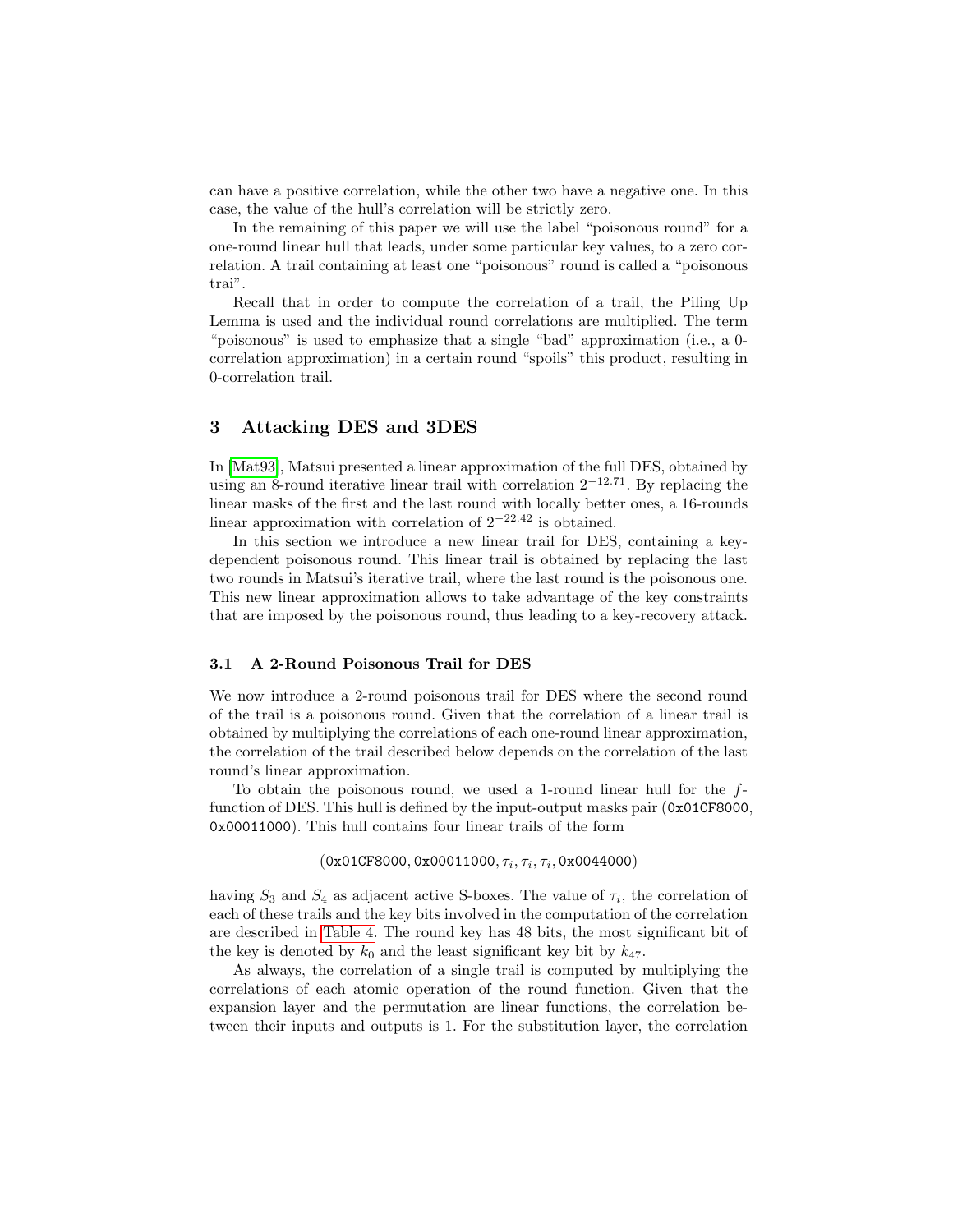<span id="page-8-0"></span>Table 4: The trails within the hull  $(0x01CF8000, 0x00440000)$  of the f-function of DES

| Trail | $\tau_i$                                             | Correlation Key masks |                                                               |
|-------|------------------------------------------------------|-----------------------|---------------------------------------------------------------|
| No.   |                                                      |                       |                                                               |
|       | $ Triall 1 (0, 0, 0x39, 0x0F, 0, 0, 0, 0) $          | $2^{-8} \cdot 5$      | $\{\{12, 13, 14, 17, 20, 21, 22, 23\}\$                       |
|       | $\text{Trail } 2   (0, 0, 0x3B, 0x2F, 0, 0, 0, 0)  $ | $2^{-8} \cdot 5$      | $\left[ \{ 12, 13, 14, 16, 17, 18, 20, 21, 22, 23 \} \right]$ |
|       | $\text{Trail } 3   (0, 0, 0x38, 0x1F, 0, 0, 0, 0)  $ | $2^{-8} \cdot 12$     | $\{12, 13, 14, 19, 20, 21, 22, 23\}$                          |
|       | $ Triil 4 (0, 0, 0x3A, 0x3F, 0, 0, 0, 0) $           | $-2^{-8} \cdot 2$     | $\left[ \{ 12, 13, 14, 16, 18, 19, 20, 21, 22, 23 \} \right]$ |

is given by the LAT's of each active S-box. The correlation of the key addition is  $(-1)^{\bigoplus_{i \in \kappa} k_i}$ , for  $k_i$ 's corresponding to the positions of the key mask. The correlations described in [Table 4](#page-8-0) overlook this key contribution.

Given that the correlation of the hull is computed by summing the correlation of the four trails, the key bits in positions  $k_{12}$ ,  $k_{13}$ ,  $k_{14}$ ,  $k_{20}$ ,  $k_{21}$ ,  $k_{22}$ , and  $k_{23}$  (i.e., the key bits shared among all 1-round trails) influence the sign of the correlation, while the key bits in positions  $k_{16}$ ,  $k_{17}$ ,  $k_{18}$ , and  $k_{19}$  (i.e., the key bits defining the individual 1-round trails) influence its magnitude.

The correlation of the hull, depending on the values of the round key, is:

$$
corr = \begin{cases} \pm 2^{-8} \cdot 14 & k_{16} \neq k_{18} \\ \pm 2^{-8} \cdot 20 & k_{16} = k_{18} \text{ and } k_{17} = k_{19} \\ 0 & \text{otherwise} \end{cases}
$$
 (1)

In order to connect it to Matsui's trail we extended this 1-round linear hull into a 2-rounds linear trail, where the input mask is one of the masks used in Matsui's trail. The 2-round linear trail is described in [Figure 2.](#page-8-1)

<span id="page-8-1"></span>

Fig. 2: A 2-round poisonous trail of DES. The last round is the poisonous one.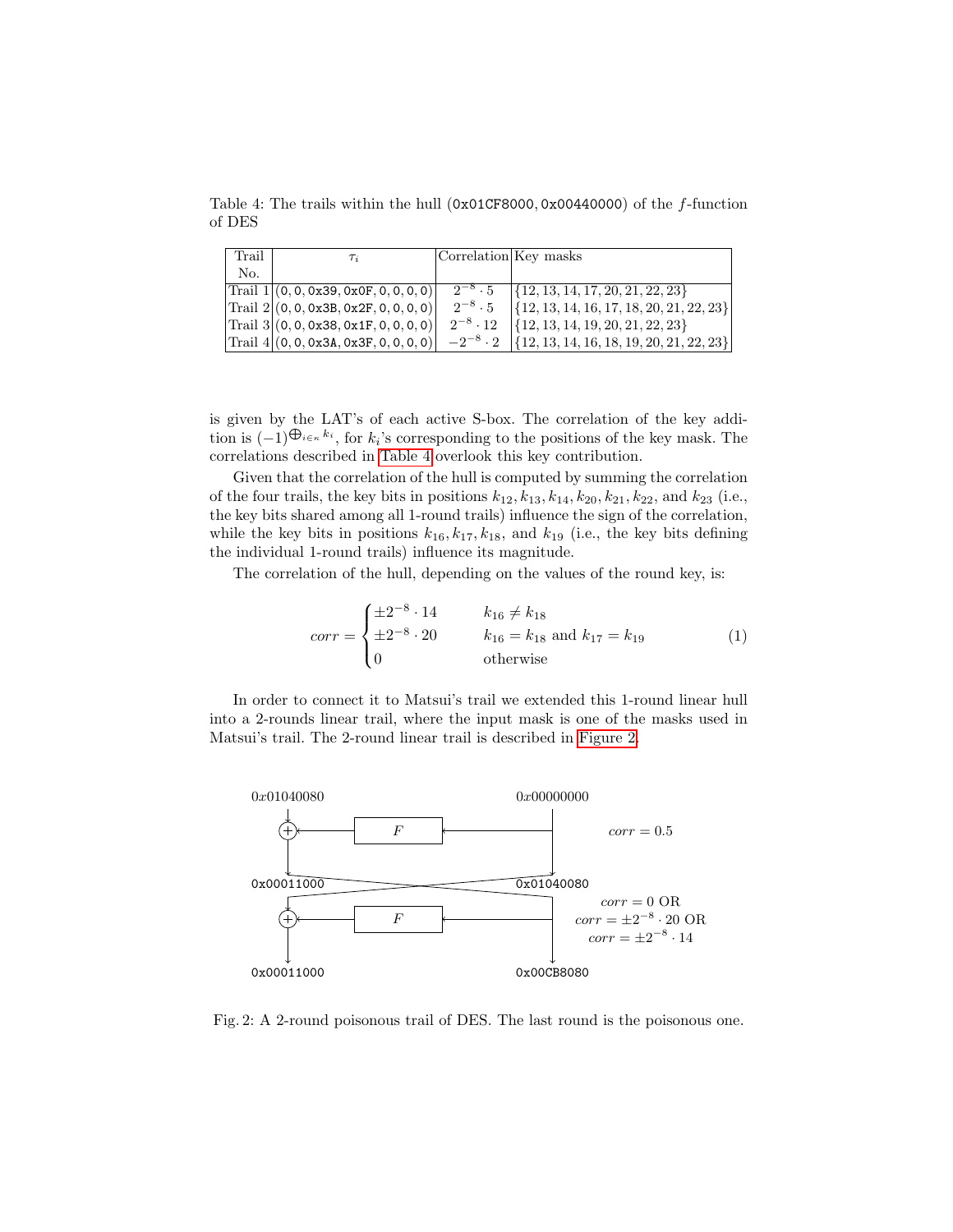The correlation for the trail described above, depending on the values of the second round key, is:

$$
corr = \begin{cases} \pm 2^{-9} \cdot 14 & k_{16} \neq k_{18} \\ \pm 2^{-9} \cdot 20 & k_{16} = k_{18} \text{ and } k_{17} = k_{19} \\ 0 & \text{otherwise} \end{cases}
$$
 (2)

# <span id="page-9-0"></span>3.2 A Poisonous Trail for DES Based on Matsui's 8-Round Iterative Linear Approximation

We now recall the 8-round iterative linear trail introduced by Matsui in  $[Mat93]$ and adapt it into a poisonous trail by replacing two of its rounds with the trail described in [subsection 3.1.](#page-7-1)

Since Matsui's 8-round trail is iterative, it can start in any of the trail rounds and extend naturally for the next 7 rounds. [Figure 3](#page-10-0) depicts Matsui's 8-round iterative linear trail when circularly moved down by 2 rounds such that the last round of the original trail is now the second round.

Given that the last round of the new trail is a poisonous one, the correlation of the 16-round trail depends on the bits in positions 16, 17, 18 and 19 of the last round key. Taking into account the key schedule of DES, the value of the correlation depends on the bits on positions 51, 0, 1 and 8 of the master key, such as:

$$
corr = \begin{cases} \pm 2^{-24.95} & k_{51} \neq k_1 \\ \pm 2^{-24.42} & k_{51} = k_1 \text{ and } k_0 = k_8 \\ 0 & \text{otherwise} \end{cases}
$$
 (3)

We note that now the last two rounds of the trail presented in [Figure 3](#page-10-0) have the smallest correlation, and that our 2-round trail from [subsection 3.1](#page-7-1) has the same input mask. Thus, by replacing the last two rounds with our 2 round poisonous trail we improve the correlation. Whereas the correlation of the two rounds that we just replaced was 0.01953125, the new 2-round trail has a correlation that is 1.38 times better (for some keys).

### 3.3 Distinguishing between the Three Correlations

A naive approach to executing this attack is to encrypt the entire codebook. In this case, the expected correlation and the empirical one are the same. However, in the case of DES, encrypting  $2^{64}$  plaintexts is more expensive than recovering the key using an exhaustive search. However, as we see in [\[Mat93\]](#page-14-11) a more efficient way is to use a sample of the codebook to detect the correlation. Generally speaking, to detect a correlation c, an adversary needs to encrypt roughly  $2 \cdot c^{-2}$ plaintexts.

Taking into account that the smallest non-zero correlation of the trail is  $2^{-24.95}$ , in order to distinguish between the three correlations we need to encrypt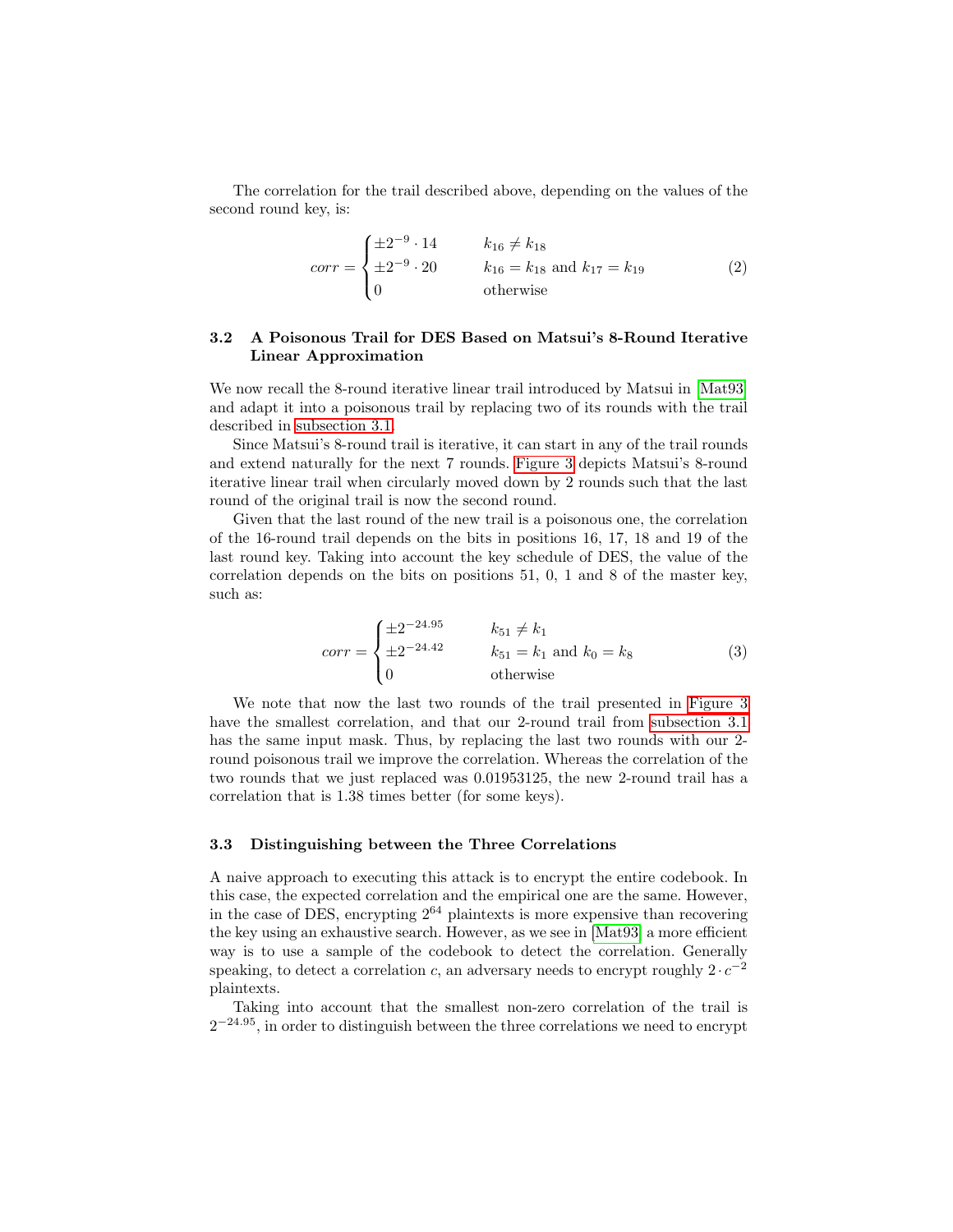<span id="page-10-0"></span>

Fig. 3: Matsui's 8-round iterative linear approximation circularly moved with 2 rounds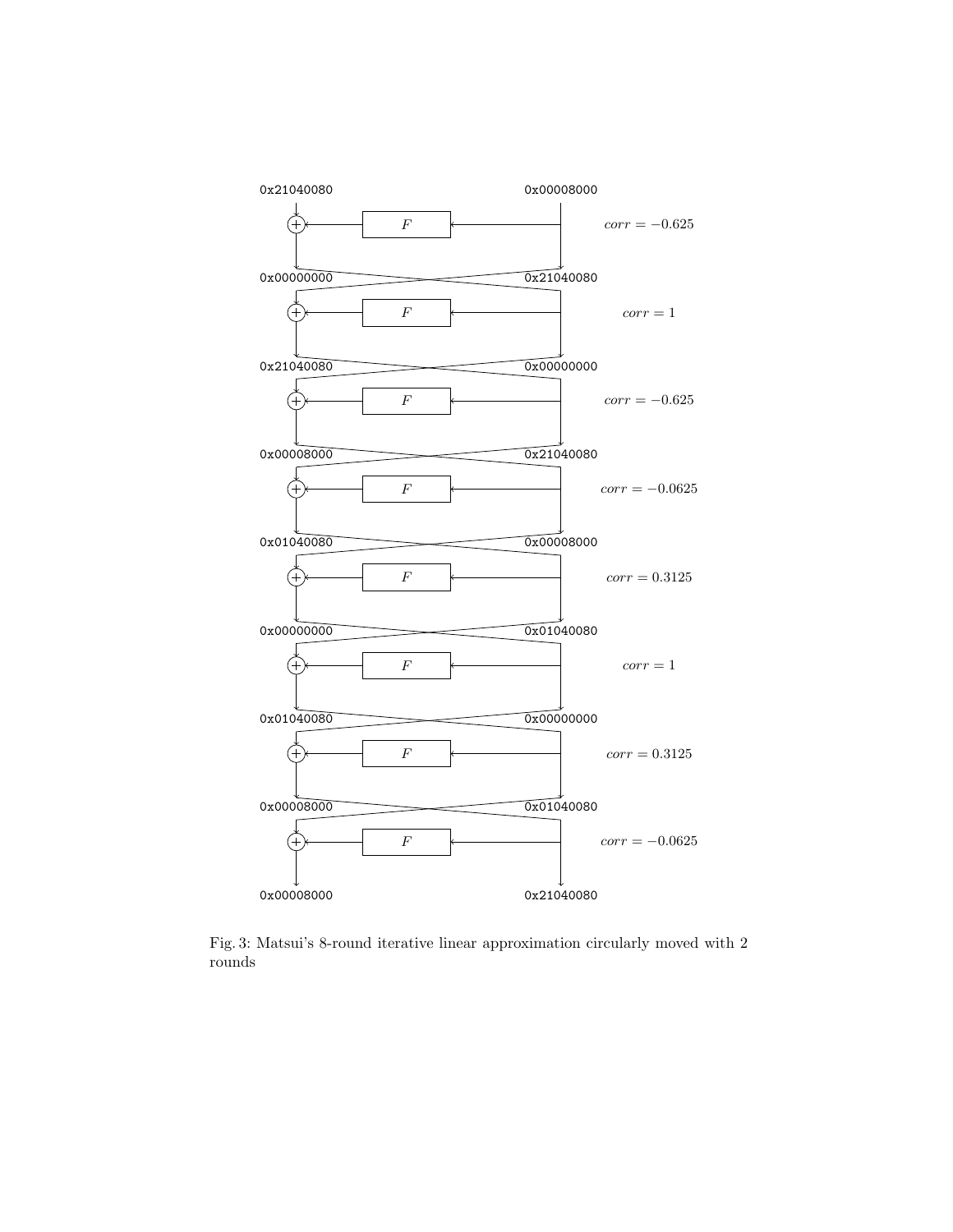$2^{50.9}$  random plaintexts.<sup>[1](#page-11-0)</sup> We then compare the empirical correlation we obtained to each of the three expected correlations.

If the correlation is different from zero, the empirical correlation will be close to the expected one, making it easy to identify the right case. For the case of correlation zero, the empirical correlation will be close to the inverse of the squared root of the number of plaintexts that were used. For example, for a data complexity of  $2^{50.9}$  the empirical correlation will be close to  $2^{-25.45}$ . In [subsection 3.6](#page-12-0) we present an experimental verification on reduced round versions of DES.

### <span id="page-11-1"></span>3.4 Key Recovery Attack on DES

We now propose a key-recovery attack based on the linear approximation described in [subsection 3.2.](#page-9-0) Since the correlation depends on the values of  $k_0, k_1, k_8$ , and  $k_{51}$  of the master key, we can infer a relation between these key bits just by looking at the correlation of the trail.

In order to launch an attack, we need a set of  $2^{50.9}$  plaintexts and their corresponding ciphertexts, encrypted under a fixed, secret key. We compute the correlation of the trail described above and compare the empirical correlation to each of the three expected values. The expected correlation that is the closest to the empirical correlation indicates the key constraints that are met by the master key. For example, if the correlation is closest to  $2^{-24.95}$ , then the key satisfies the constraint  $k_{51} \neq k_1$ .

### 3.5 Extending the Attack to 3DES

The attack presented above can be trivially extended to the full 3DES. The extension works by concatenating Matsui's iterative trail onto itself three times. This results in a linear trail covering all 48 rounds of 3DES with correlation  $2^{-76.26}$ . By replacing the last two rounds in a similar manner to what we did in [subsection 3.2,](#page-9-0) we create a key dependent behavior. However, this time, rather than distinguishing between 3 correlations as we did in [subsection 3.4,](#page-11-1) we distinguish between two possible outcomes: either the empirical correlation is strictly zero due to the linear hull effect, or it is not. When computed over the whole codebook, the sample correlation has 0-variance and the empirical correlation coincides with the expected one resulting, in this case, in  $\hat{c}=0$ . In the other case (i.e., when the expected correlation is different from 0 since the key constraints were not met), the behavior of the empirical correlation is similar to other linear attacks where not enough data was used: the empirical correlation follows some normal distribution around the expected correlation.

The attack procedure then works as follows: for a given key, encrypt all possible  $2^{64}$  plaintexts and compute the empirical correlation  $\hat{c}$ . If  $\hat{c} = 0$  then

<span id="page-11-0"></span><sup>&</sup>lt;sup>1</sup> We note that using  $c^{-2}$ ,  $4 \cdot c^{-2}$ , or  $8 \cdot c^{-2}$  lead to different success probabilities for the attack. For simplicity, we use  $2 \cdot c^{-2}$  but the result can trivially be extended when more or less data is used.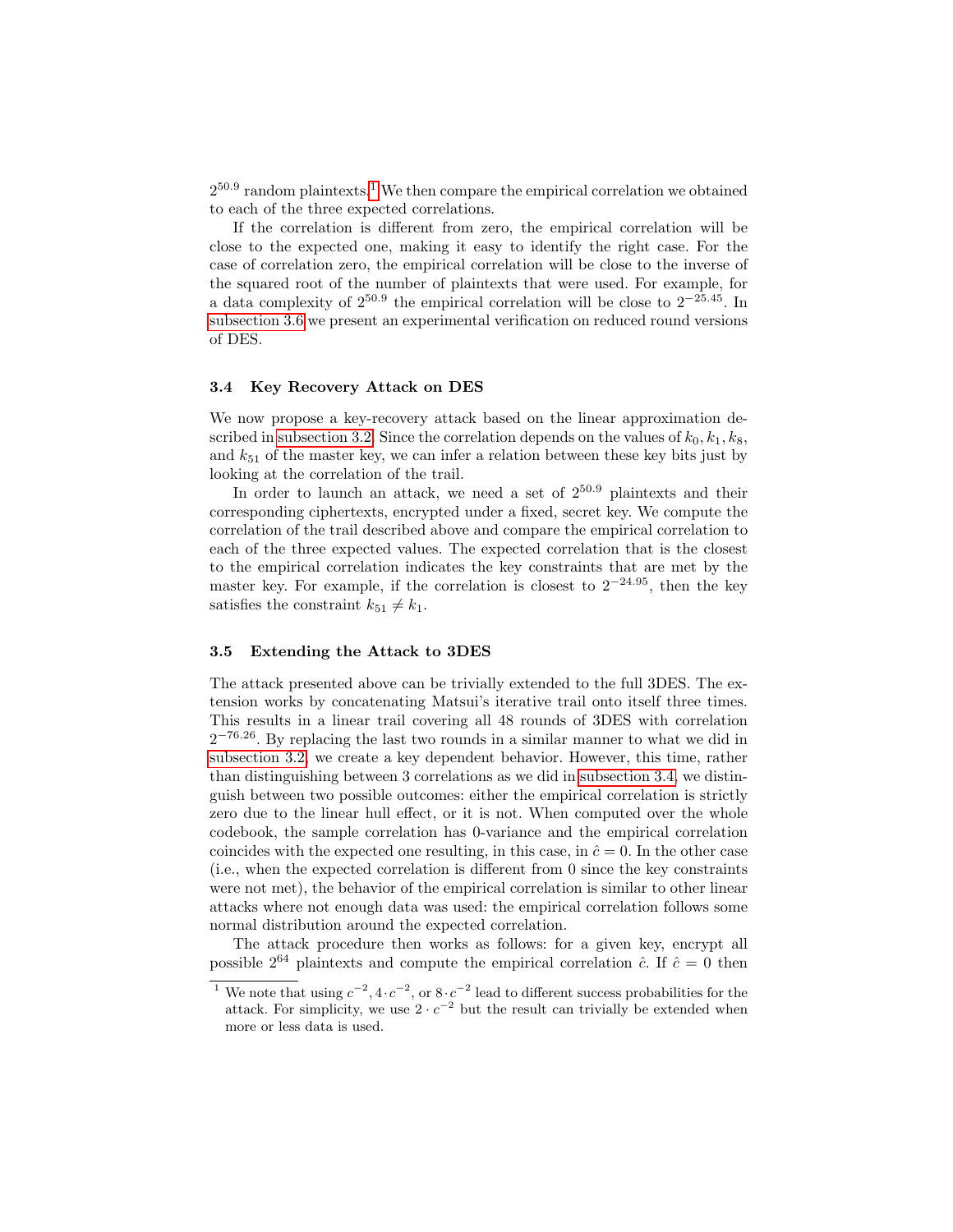the key-conditions were met and we conclude that for the last master key of 3DES,  $k_{51} = k_1$  and  $k_0 \neq k_8$ ; otherwise, the key constraints were not met and we conclude that the last master key satisfies one of the following properties  $k_{51} \neq k_1$  or  $k_{51} = k_1$  and  $k_0 = k_8$ .

This attack requires  $2^{64}$  time and data and recovers a single bit of the key. Variants of this distinguisher (e.g., by setting different rounds to be covered by the 1-round 0-correlation linear hull) can be used to recover other key bits. To the best of our knowledge, this is the first statistical attack against the full 3DES.

### <span id="page-12-0"></span>3.6 Experimental Verification

We performed a series of experiments in order to test the validity of our analysis. Since the data needed to execute the attack on all 16-round trail is too high (i.e.,  $2^{-50.9}$ ), we performed our experiments on round-reduced versions of the trail. Therefore, our experiments targeted up to 9 rounds of the trail where all our round-reduced trails having the same, poisonous, last round.

For each experiment we chose a master key that satisfies one of the key constraints imposed by the poisonous round. We then computed the correlation of the round-reduced trail with the appropriate amount of data. The empirical correlation was always very close to the expected one, thus supporting our hypothesis.

In [Table 5](#page-12-1) we present the results of our experiments on a trail covering 9 rounds using 2<sup>38</sup> data. The expected correlation of the trail, depending on the bits of the  $9^{th}$  round key is:

$$
corr = \begin{cases} \pm 2^{-16.245} & k_{16} \neq k_{18} \\ \pm 2^{-15.714} & k_{16} = k_{18} \text{ and } k_{17} = k_{19} \\ 0 & \text{otherwise} \end{cases}
$$
 (4)

The smallest non-zero correlation of trail is  $2^{-16.245}$ , thus the minimum amount of data needed is  $2^{35}$ . We chose to use  $2^{38}$  to improve the significance of the results. The weight of the expected and the empirical correlations are given in [Table 5.](#page-12-1)

<span id="page-12-1"></span>Table 5: Experimental results of the last 9 rounds from the trail presented in [subsection 3.2](#page-9-0)

|           |           | Expected correlation Empirical correlation Key constraint on $RK_9$ |
|-----------|-----------|---------------------------------------------------------------------|
| $-\infty$ | $-18.608$ | $ k_{16} = k_{18}$ and $k_{17} \neq k_{19}$                         |
| $-16.245$ | $-16.055$ | $k_{16} \neq k_{18}$                                                |
| $-15.714$ | $-15.631$ | $ k_{16} = k_{18}$ and $k_{17} = k_{19} $                           |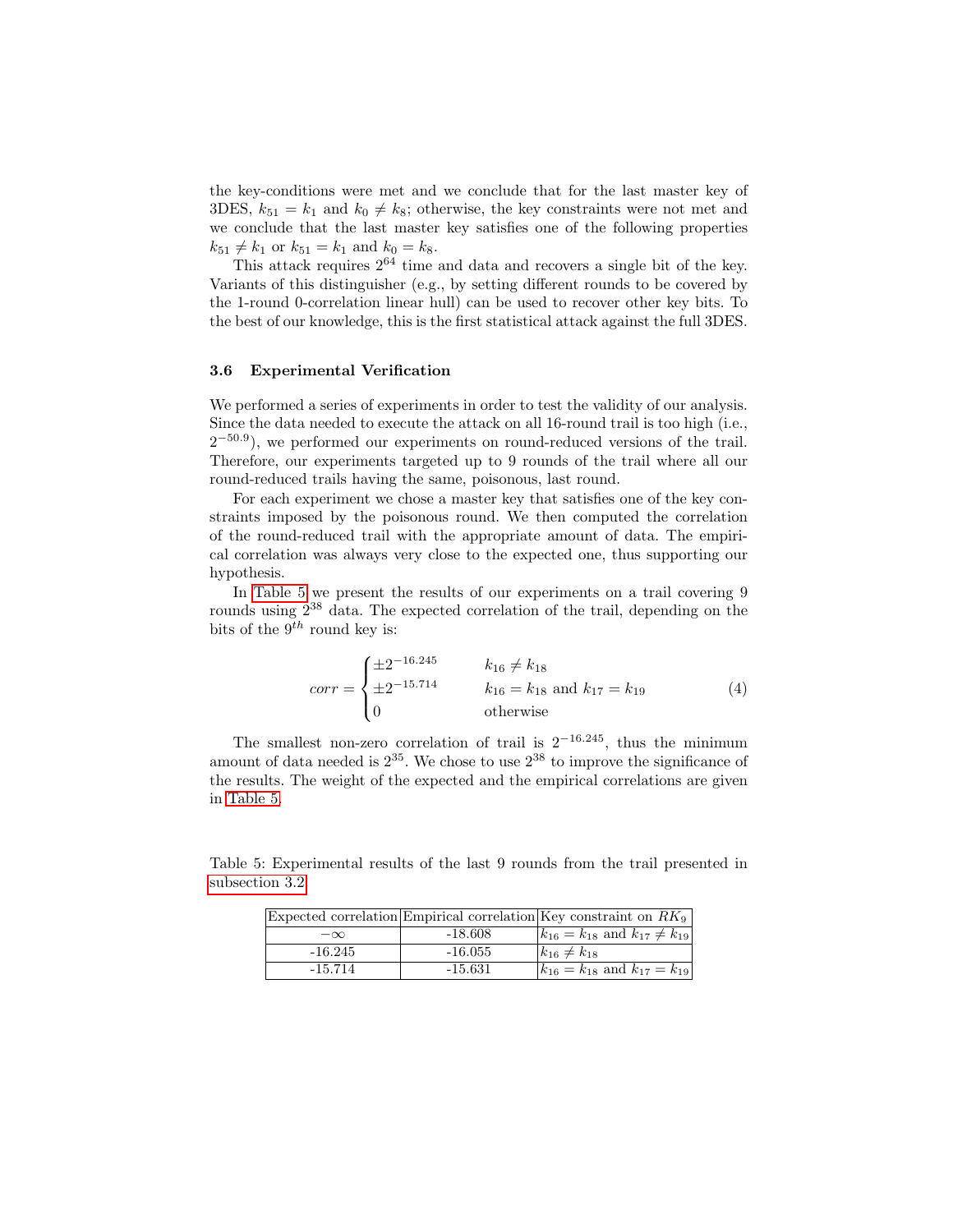#### 3.7 Discussion

Matsui's linear attack against DES, and especially Algorithm 1, assumed that the linear hull effect does not apply to DES and that only a single trail underlies the linear hull. In fact, a similar assumption often appears in other works using linear cryptanalysis. The assumption is that the linear hull consists of only a single trail, or alternatively, that it consists of a dominant trail and that the other trails can be treated as noise.

In [subsection 3.6](#page-12-0) we presented a 9-round experimental verification for our distinguisher. As can be seen in [Table 5,](#page-12-1) while the empirical correlations are indeed "close enough" to their expected values, they are not quite the same. These small differences may be ignored as sample error (see also [\[BT13\]](#page-14-12)) but they may also mean that another trail exists within Matsui's hull. As per Ashur and Rijmen in [\[AR16\]](#page-14-6) ignoring some of the linear trails inside the linear hull leads to an over- or under-estimation of the expected correlation, leading in turn to a different success probability than what the adversary expects.

We stress that our attack uses the same assumptions as the ones used in Matsui's original attack: if indeed only a single trail underlies the linear hull, then both Matsui's and our attack work as advertised; if one or more trails exist and are being ignored, both attacks still work, but the success probability differs from what is advertised; if more than a single trail exists, and all trails are known, the attack can recover more key bits than advertised.

# <span id="page-13-0"></span>4 Conclusion

In this paper we extended the work presented in [\[AP18\]](#page-14-7) by designing 0-correlation key-dependent linear trails that cover more than a single round of DES. First, we presented a 2-round linear approximation where the last round may have correlation 0, depending on the key. We showed how to connect these two rounds to Matsui's trail, resulting in 0-correlation key-dependent trails covering the full DES and 3DES ciphers. Finally we proposed new key-recovery attacks on DES and 3DES using the trails introduced in this paper.

The work described can be extended in different directions. For example, it will be interesting to identify other block ciphers that exhibit "poisonous" linear trails and revisit, if exists, the linear attacks published against them. It also remains to be investigated if and how the attacks presented in this paper can be improved in term of both data and time complexity. Future research should also consider the extension of these attacks to the case of multiple linear cryptanalysis.

# 5 Acknowledgements

The authors would like to thank Vincent Rijmen for all the useful discussions and ideas and to Lars Knudsen whose question sparked the authors' interest in this line of research.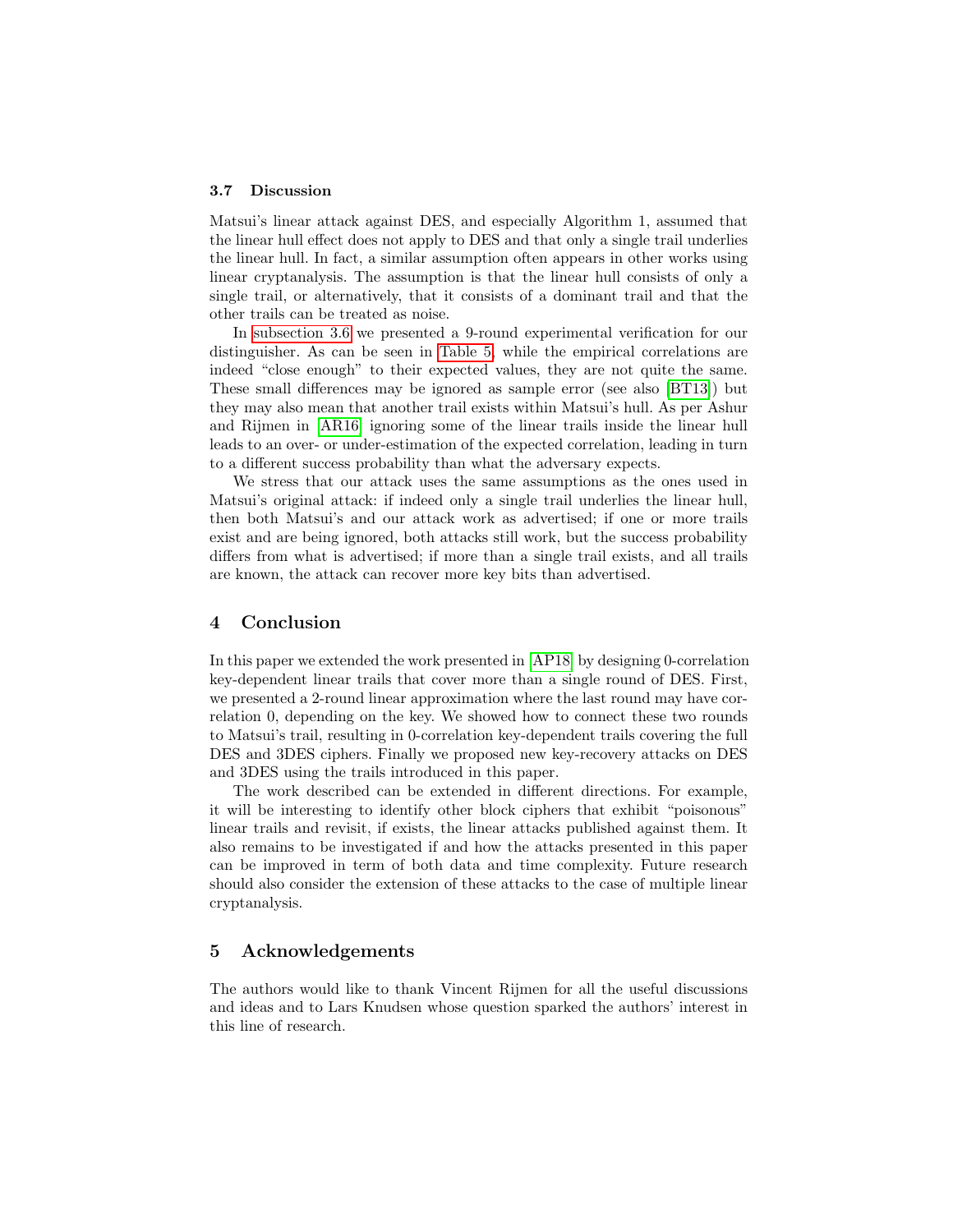# References

- <span id="page-14-8"></span>AÅBL12. Mohamed Ahmed Abdelraheem, Martin Ågren, Peter Beelen, and Gregor Leander. On the distribution of linear biases: Three instructive examples. In Reihaneh Safavi-Naini and Ran Canetti, editors, Advances in Cryptology - CRYPTO 2012 - 32nd Annual Cryptology Conference, Santa Barbara, CA, USA, August 19-23, 2012. Proceedings, volume 7417 of Lecture Notes in Computer Science, pages 50–67. Springer, 2012.
- <span id="page-14-7"></span>AP18. Tomer Ashur and Raluca Posteuca. On linear hulls in one round of DES. IACR Cryptology ePrint Archive, 2018:635, 2018.
- <span id="page-14-6"></span>AR16. Tomer Ashur and Vincent Rijmen. On linear hulls and trails. In Orr Dunkelman and Somitra Kumar Sanadhya, editors, Progress in Cryptology - IN-DOCRYPT 2016 - 17th International Conference on Cryptology in India, Kolkata, India, December 11-14, 2016, Proceedings, volume 10095 of Lecture Notes in Computer Science, pages 269–286, 2016.
- <span id="page-14-2"></span>BCQ04. Alex Biryukov, Christophe De Cannière, and Michaël Quisquater. On multiple linear approximations. In Matthew K. Franklin, editor, Advances in Cryptology - CRYPTO 2004, 24th Annual International CryptologyConference, Santa Barbara, California, USA, August 15-19, 2004, Proceedings, volume 3152 of Lecture Notes in Computer Science, pages 1–22. Springer, 2004.
- <span id="page-14-0"></span>Bih94. Eli Biham. On matsui's linear cryptanalysis. In Advances in Cryptology - EUROCRYPT '94, Workshop on the Theory and Application of Cryptographic Techniques, Perugia, Italy, May 9-12, 1994, Proceedings, pages 341–355, 1994.
- <span id="page-14-4"></span>BR11. Andrey Bogdanov and Vincent Rijmen. Zero-correlation linear cryptanalysis of block ciphers. IACR Cryptology ePrint Archive, 2011:123, 2011.
- <span id="page-14-5"></span>BR14. Andrey Bogdanov and Vincent Rijmen. Linear hulls with correlation zero and linear cryptanalysis of block ciphers. Des. Codes Cryptography, 70(3):369–383, 2014.
- <span id="page-14-12"></span>BT13. Andrey Bogdanov and Elmar Tischhauser. On the wrong key randomisation and key equivalence hypotheses in matsui's algorithm 2. In Shiho Moriai, editor, Fast Software Encryption - 20th International Workshop, FSE 2013, Singapore, March 11-13, 2013. Revised Selected Papers, volume 8424 of Lecture Notes in Computer Science, pages 19–38. Springer, 2013.
- <span id="page-14-3"></span>CV94. Florent Chabaud and Serge Vaudenay. Links between differential and linear cryptanalysis. In Santis [\[San95\]](#page-15-1), pages 356–365.
- <span id="page-14-10"></span><span id="page-14-9"></span>DES. Fips publication 46-3, data encryption standard (des).
- DGV94. Joan Daemen, Ren´e Govaerts, and Joos Vandewalle. Correlation matrices. In Bart Preneel, editor, Fast Software Encryption: Second International Workshop. Leuven, Belgium, 14-16 December 1994, Proceedings, volume 1008 of Lecture Notes in Computer Science, pages 275–285. Springer, 1994.
- <span id="page-14-1"></span>JR94. Burton S. Kaliski Jr. and Matthew J. B. Robshaw. Linear cryptanalysis using multiple approximations. In Yvo Desmedt, editor, Advances in Cryptology - CRYPTO '94, 14th Annual International Cryptology Conference, Santa Barbara, California, USA, August 21-25, 1994, Proceedings, volume 839 of Lecture Notes in Computer Science, pages 26–39. Springer, 1994.
- <span id="page-14-11"></span>Mat93. Mitsuru Matsui. Linear cryptanalysis method for DES cipher. In Tor Helleseth, editor, Advances in Cryptology - EUROCRYPT '93, Workshop on the Theory and Application of of Cryptographic Techniques, Lofthus, Norway, May 23-27, 1993, Proceedings, volume 765 of Lecture Notes in Computer Science, pages 386–397. Springer, 1993.